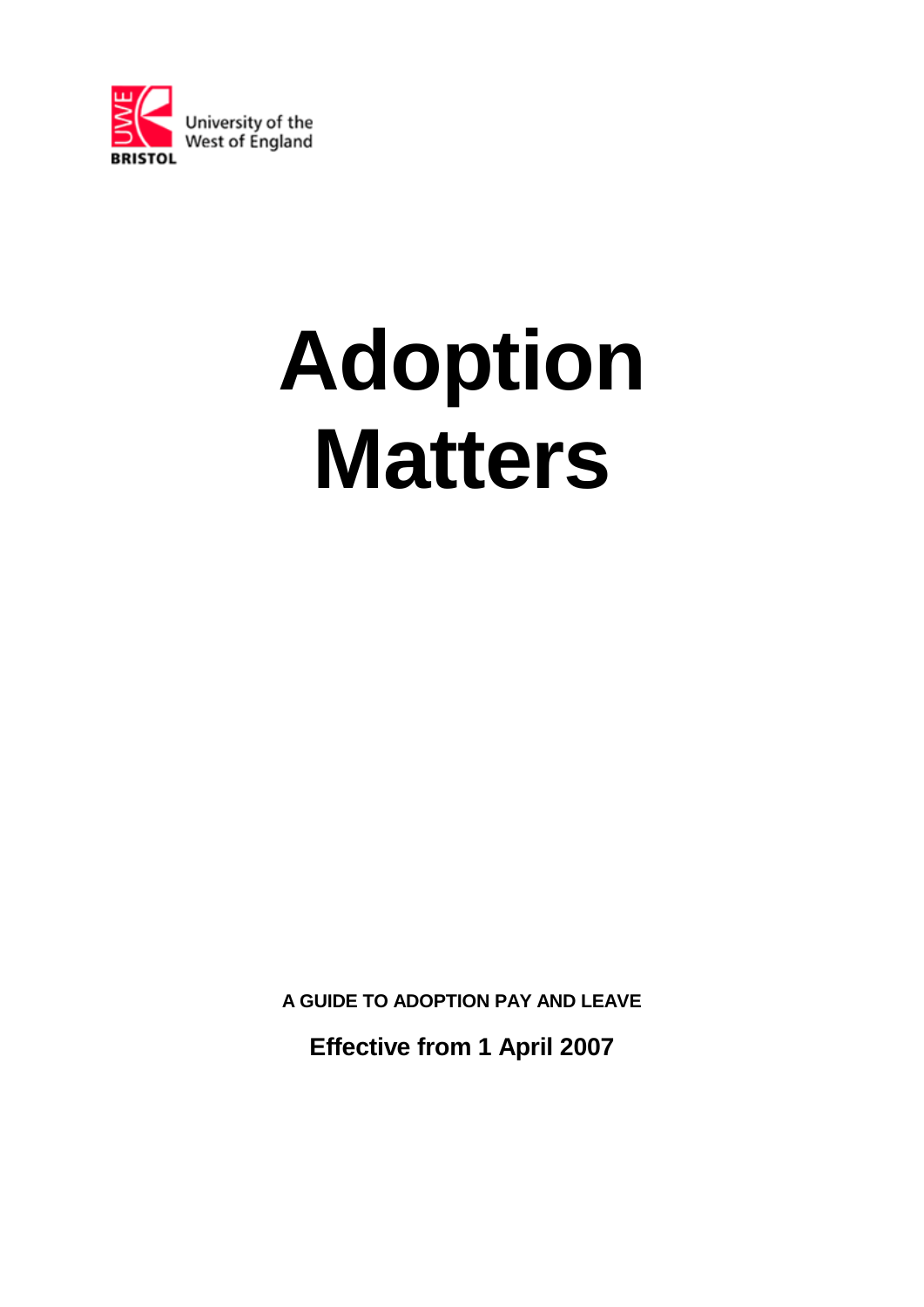#### **UNIVERSITY OF THE WEST OF ENGLAND - ADOPTION SCHEME**

The following guide for adoption leave has been produced in line with The Work and Families Act 2006 in relation to a child newly placed for adoption. The guide is intended for children that are adopted on or after the 1 April 2007.

# **INTRODUCTION**

—<br>—

The aim of adoption leave is to provide time for the adoptive child and parents to bond and adjust to their new surroundings and is available to those adopting a child up to the age of eighteen. Adoption leave applies only where the child is placed with new parents and does not apply to step-family adoptions or adoptions by foster carers where there is already an established relationship.

Leave is available to couples and individuals who adopt. However, in the case of couples, only one may take adoption leave. The other partner (irrespective of sex<sup>1</sup>) may be entitled to take paternity / co-parent leave, provided the partner meets the qualifying requirement. Therefore, if you are adopting a child you and your partner will need to choose who is taking adoption leave and who paternity leave. The paternity & co-parent matters guide is available from the Human Resources website.

The University, through its Equal Opportunities Policy Statement, is committed to giving you as much help as it can to enable you to continue your career. These provisions are explained in this guide together with steps you should take before you go on adoption leave, what you should do whilst you are away, and options available to you when you return to work. However the regulations are rather complex and it is not possible to cover every eventuality. Therefore, the guide is written as a summary and your particular entitlements will be explained to you through a meeting with your HR Administrator. If you have not yet had this meeting, please contact us so that this can be arranged at a time convenient to you. For your HR Administrator's contact details, please visit the [Human Resources](http://imp.uwe.ac.uk/imp_public/listCategory.asp?pid=2&cat=389) Website. We understand that you may wish to delay announcing your intention to adopt a child and therefore the meeting can be held in confidence. The latest date by which you will have to inform the University of the date you intend to start your adoption leave is **28** days before your child is placed for adoption.

Please feel free to contact Human Resources at any stage to discuss any aspects of adoption leave.

Therefore, the guide is written as a summary and your particular entitlements will be explained to you through a meeting with your HR Administrator.

 $1$  Partner refers a person you are in a relationship with, who is of the same sex, of the opposite sex, or is trans.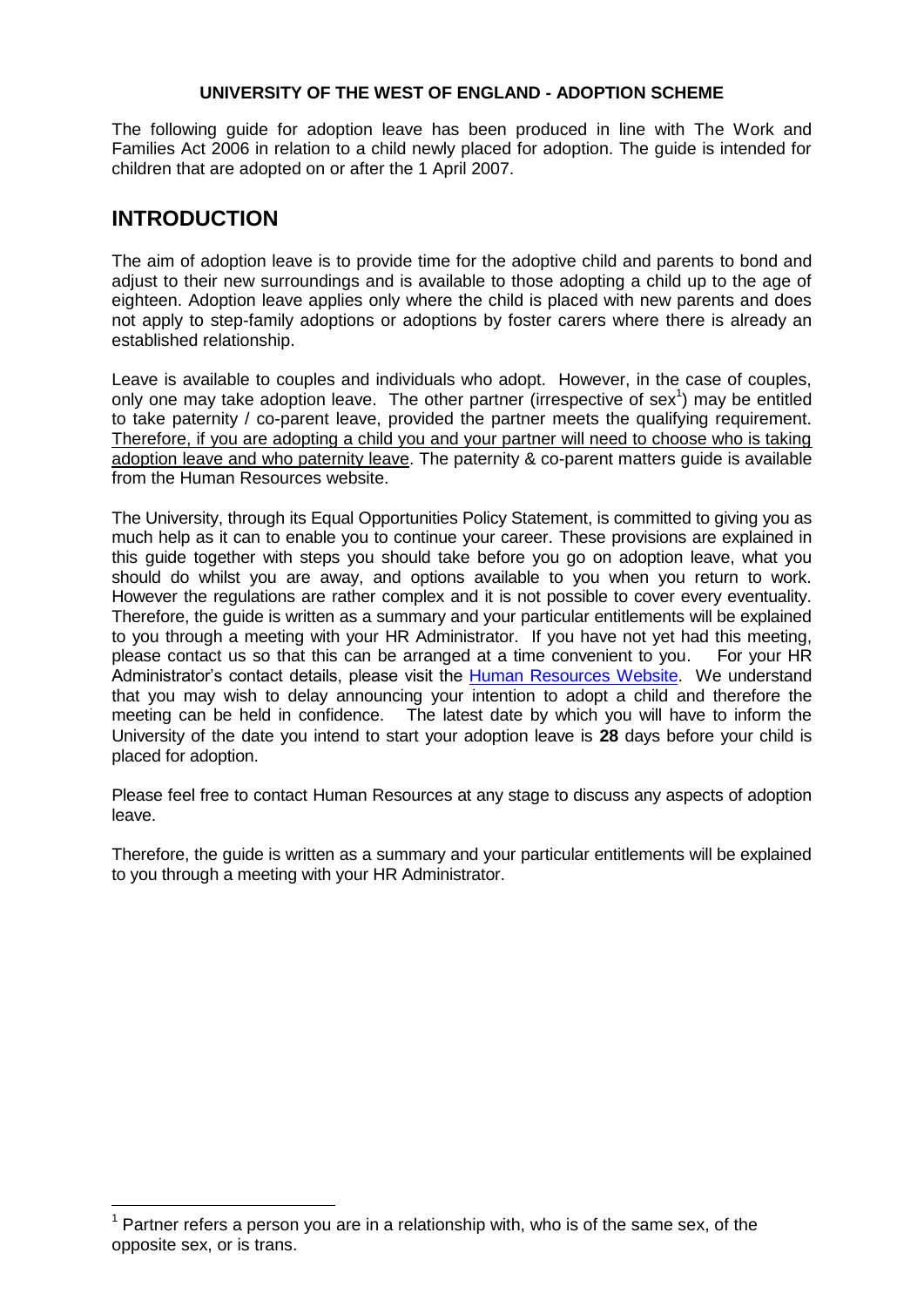# **IMPORTANT DATES AND TERMS USED IN THE GUIDE**

The government determines the rules which apply to the statutory provisions and the University"s occupational provisions are based on these same principles. There are some key dates and important terms used throughout this guide which relate to adoption pay and leave, and these are explained below:

| <b>CONTINUOUS SERVICE DATE</b>                                            | This is the date from which you have worked<br>continuously for the University, or for another<br>employer which we recognise for continuous<br>service. This date will have been shown on<br>your contract of employment. It is important as<br>it is used to determine your entitlement to<br>payments during adoption leave.                                                                                                                |
|---------------------------------------------------------------------------|------------------------------------------------------------------------------------------------------------------------------------------------------------------------------------------------------------------------------------------------------------------------------------------------------------------------------------------------------------------------------------------------------------------------------------------------|
| NOTIFICATION - 28 days before<br>you intend to start your adoption leave. | You will need to inform the University of your<br>intention to adopt a child, and the date on<br>which you intend to start you leave at least 28<br>days before the child is placed with you for<br>adoption.                                                                                                                                                                                                                                  |
| ADOPTION QUALIFYING WEEK (QW)                                             | The 8th week before the child is placed for<br>adoption is your Qualifying Week. This date is<br>important as it determines whether you are<br>entitled to receive Statutory Adoption Pay.                                                                                                                                                                                                                                                     |
| 14 DAYS BEFORE THE CHILD IS<br>PLACED FOR ADOPTION                        | This is the earliest date that you can start<br>adoption leave.                                                                                                                                                                                                                                                                                                                                                                                |
| STATUTORY ADOPTION PAY (SAP)                                              | You receive this pay while on adoption leave<br>which is provided for under law. All employers<br>are required to pay it to each employee who<br>meets the requirements. The University can<br>reclaim most of it from the Government.                                                                                                                                                                                                         |
| OCCUPATIONAL ADOPTION PAY (OAP)                                           | This is pay you receive while on adoption leave<br>which is provided for you by the University<br>under your conditions of service. Sometimes it<br>is paid on top of the SAP; sometimes the SAP<br>is offset against part of this money. You need<br>at least one year's service by the beginning of<br>week in which an approved adoption agency<br>notifies you that they have matched a child with<br>you for adoption to qualify for OAP. |
| ORDINARY ADOPTION LEAVE (OAL)                                             | The first 26 weeks of adoption leave. Every<br>employee is entitled to 26 weeks Ordinary<br>Adoption Leave.                                                                                                                                                                                                                                                                                                                                    |
| ADDITIONAL ADOPTION LEAVE (AAL)                                           | An additional 26 weeks of adoption leave that<br>runs from the end of OAL. If you qualify for<br>OAL you will also qualify for AAL This would<br>give a total of 52 weeks adoption leave                                                                                                                                                                                                                                                       |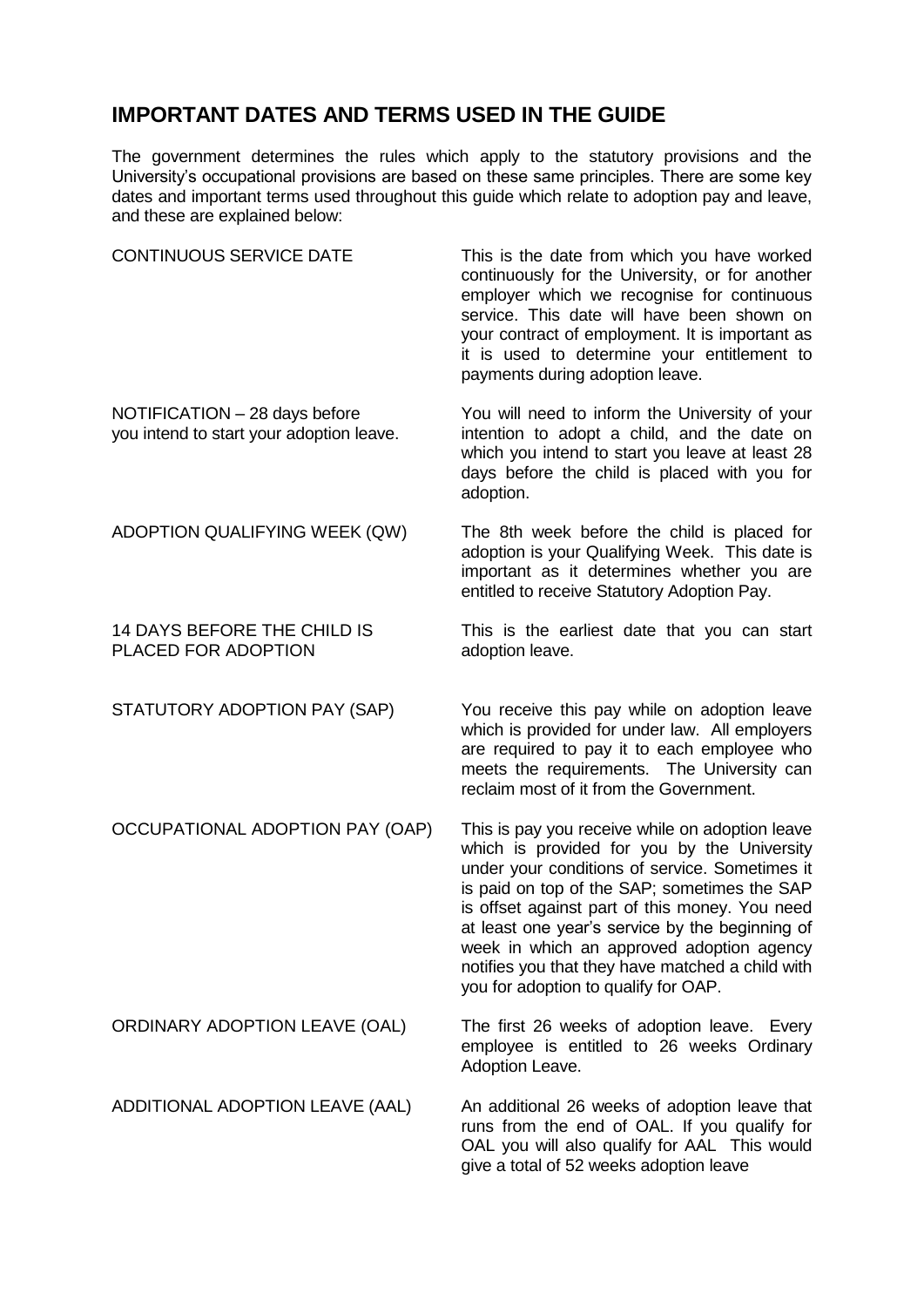## **ADOPTION LEAVE AND PAY ENTITLEMENTS**

The length of your adoption leave and the pay you are due during that leave depend on the amount of service you have. Every employee is entitled to 26 weeks Ordinary Adoption Leave and 26 weeks" Additional Adoption Leave making 52 weeks in total.

There are two types of adoption pay. Statutory Adoption Pay (SAP) is money we pay to you on behalf of the Department for Work and Pensions while Occupational Adoption Pay (OAP) is money due to you under your conditions of service with the University. Some staff who have only recently joined the University or whose earnings are below the level at which National Insurance is payable, may not be entitled to receive pay directly from us, others may receive statutory pay only.

Once you have more than one year"s service by the beginning of week in which an approved adoption agency matches you with a child, then you will be entitled to OAP as well as SAP. When OAP is payable, then this is offset against SAP in the first 6 weeks, but paid in addition to SAP in the following 12 weeks. SAP will be paid throughout the 39 weeks.

### **The University Occupational Adoption Scheme**

If you have at **least one year's service** by the beginning of week in which an approved adoption agency notifies you that they have matched a child with you for adoption then you qualify for both Ordinary Adoption Leave and Additional Adoption Leave and the Full Adoption Scheme as follows:

- Leave: You are entitled to **52** weeks" leave and the earliest point at which you may commence your leave is **14** days before the child is placed with you for adoption. Your adoption leave must commence no later than the day the child is placed with you for adoption.
- SAP: Subject to the general SAP rules, you will receive **6** weeks of adoption pay at 9/10ths of a week's pay (this generally replaces most of the OMP due during this period), plus a further **33** weeks" pay at a set weekly rate (or 90% of your average weekly earnings if that is less). Please see the [Human Resources](http://imp.uwe.ac.uk/imp_public/displayEntry.asp?URN=884&rp=listCategory.asp?cat=424) website for full details of the current weekly rate.
- OAP: If entitled to OAP you will receive **6** weeks of adoption pay at full pay, (some of which is offset by SAP) and will be entitled to a further **12** weeks' OAP at half a week's pay. This is payable in addition to SAP. The remaining **21** weeks you will receive SAP only at the set weekly rate (or 90% of your average weekly earnings if that is less). Please contact Payroll Section for details of the current weekly rate.

If you do not have one year"s service as above, then you will be entitled to the Statutory Scheme described below:

### **The Statutory Adoption Scheme**

*(A) If you have at least 26 weeks' continuous service with the University by the week in which an approved adoption agency notifies you that they have matched a child with you for adoption then you qualify for both Ordinary Adoption Leave and Additional Adoption Leave as follows:*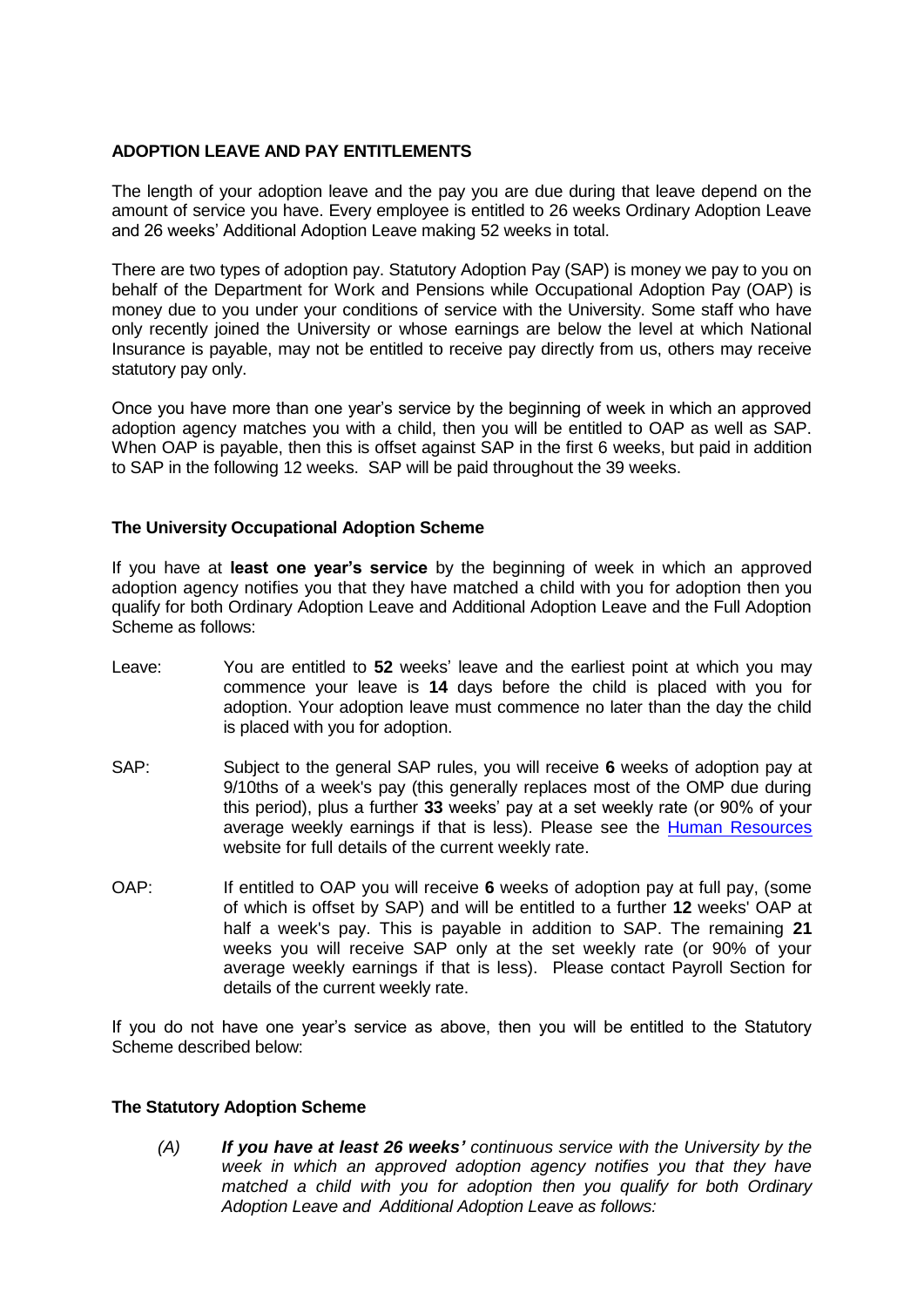- Leave: You are entitled to **52** weeks" leave and the earliest point at which you may commence your leave is **14** days before the child is placed with you for adoption. Your adoption leave must commence no later than the day the child is placed with you for adoption.
- SAP: Subject to the general SAP rules, you will receive **6** weeks of adoption pay at 9/10ths of a week's pay (this generally replaces most of the OMP due during this period), plus a further **33** weeks" pay at a set weekly rate (or 90% of your average weekly earnings if that is less). Please see the [Human Resources](http://imp.uwe.ac.uk/imp_public/displayEntry.asp?URN=884&rp=listCategory.asp?cat=424) website for full details of the current weekly rate.
- OAP: You will not be entitled to OAP during your adoption leave.
	- *(B) If you have less than 26 weeks continuous service by the week in which an approved adoption agency informs you that they have matched a child with you for adoption:*
- Leave: You are entitled to 52 weeks' adoption leave
- SAP & OAP: You do not have enough service to qualify for any OAP or SAP during your leave, but you may be entitled to claim direct from the Department for Work and Pensions.

**If the adoption is disrupted e.g. if the placement ends, or if the adoption pay period has begun prior to the adoption but the placement does not take place, then the adoption pay period shall terminate 8 weeks after the end of the week in which the disruption took place.**

# BEFORE YOU GO ON ADOPTION LEAVE

### **Checking your entitlements**

You will need to find out about your entitlement to adoption pay and leave. These provisions are dependent on how long you have worked continuously for the University or other employer that we recognise for continuous service. Contact Human Resources as soon as you are ready and we will arrange to meet with you (confidentially if you wish) to discuss this with you and explain the procedures for managing your adoption leave. For your HR Administrator's contact details, please visit the [Human Resources](http://imp.uwe.ac.uk/imp_public/listCategory.asp?pid=2&cat=389) Website

## **Informing your manager and colleagues**

You must decide when to inform your manager that you are intending to adopt a child and you will need to judge when it is the right time to do this. At some stage we will need to discuss with your manager how your job is to be covered during your leave, but we will always check with you first that you have already announcement your intentions.

However, you do need to formally notify the University of the adoption and the date on which you intend to start your adoption leave; at the latest this should be 14 days before the child is place with you for adoption.

### **Pre-adoption**

You are allowed reasonable time off with pay to attend formal meetings associated with the final stages of adoption, however your manager may wish to see evidence of these appointments.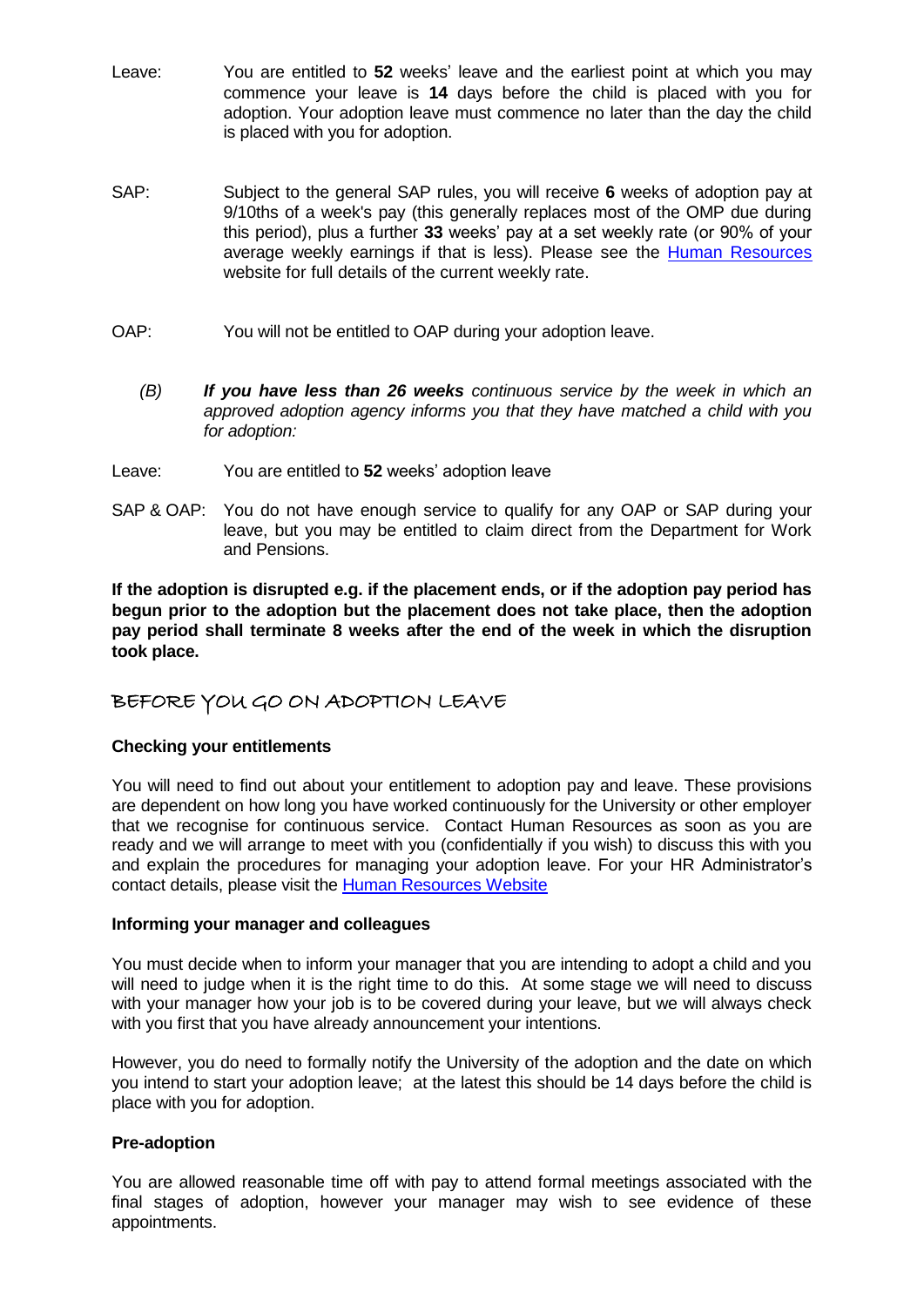#### **Deciding when to start adoption leave**

The earliest date when you can start adoption leave is **14** days before your child is placed with you for adoption. However, your adoption leave must commence no later than the day the child is placed with you for adoption.

You need to give us at least **28** days" notice of the date on which you wish to start your adoption leave and you do this by submitting the "Application for Adoption Leave Form" which we will supply to you.

#### **Providing the necessary paperwork**

Once you have had your initial meeting with a member of staff from Human Resources, we will confirm your entitlements in writing and provide you with your "Application for Adoption Leave Form". On this form you need to show your chosen adoption leave start date. You need to complete and return the form at least **28** days before you intend to start adoption leave and at least **28** days before your child is placed with you for adoption.

You will need to supply your "Matching Certificate", as we cannot pay any adoption pay until this is received. Only the adoption agency responsible for conducting the adoption of the child in question can complete this form. The dates given on this form are used in calculating your leave and entitlements.

#### **Child care**

If you do intend to come back to work, you need to start thinking about childcare - it is never too soon to start investigating the options. The government sets stringent standards for the regulation of nurseries and child minders and they often have waiting lists, particularly in relation to places for babies.

The University in conjunction with Busy Bees offers a child care voucher scheme which enables you to make savings on your tax and National Insurance contributions. Please visit www.busybees.com or call 08000 430 860 for further details.

If you are already claiming vouchers you should be aware that, as the scheme requires you to sacrifice part of your salary, it can have an effect on the amount of pay that counts towards your qualifying period with your current pregnancy. You may wish to consider suspending your salary sacrifice scheme during this period in order to increase your qualifying payments.

#### **Annual leave**

You should plan to take all your annual leave entitlement, which will have accrued to the end of your adoption pay period, prior to starting your adoption leave. It may be possible in some circumstances to pay for any outstanding annual leave up to this point.

If you do return to work, then you will have accrued further annual leave from the end of the paid period throughout your adoption leave and this will be available for you to take on your return by arrangement with your line manager. If you return near to the end of the leave year then your manager will allow you to carry over outstanding leave into the next leave year. You can ask to take annual leave immediately following your adoption leave.

If it is agreed that you are returning on reduced hours then we will need to discuss with you how your accrued leave can be most conveniently taken. For example, it may be appropriate to take that leave before the reduced hours come into effect at the end of your adoption leave.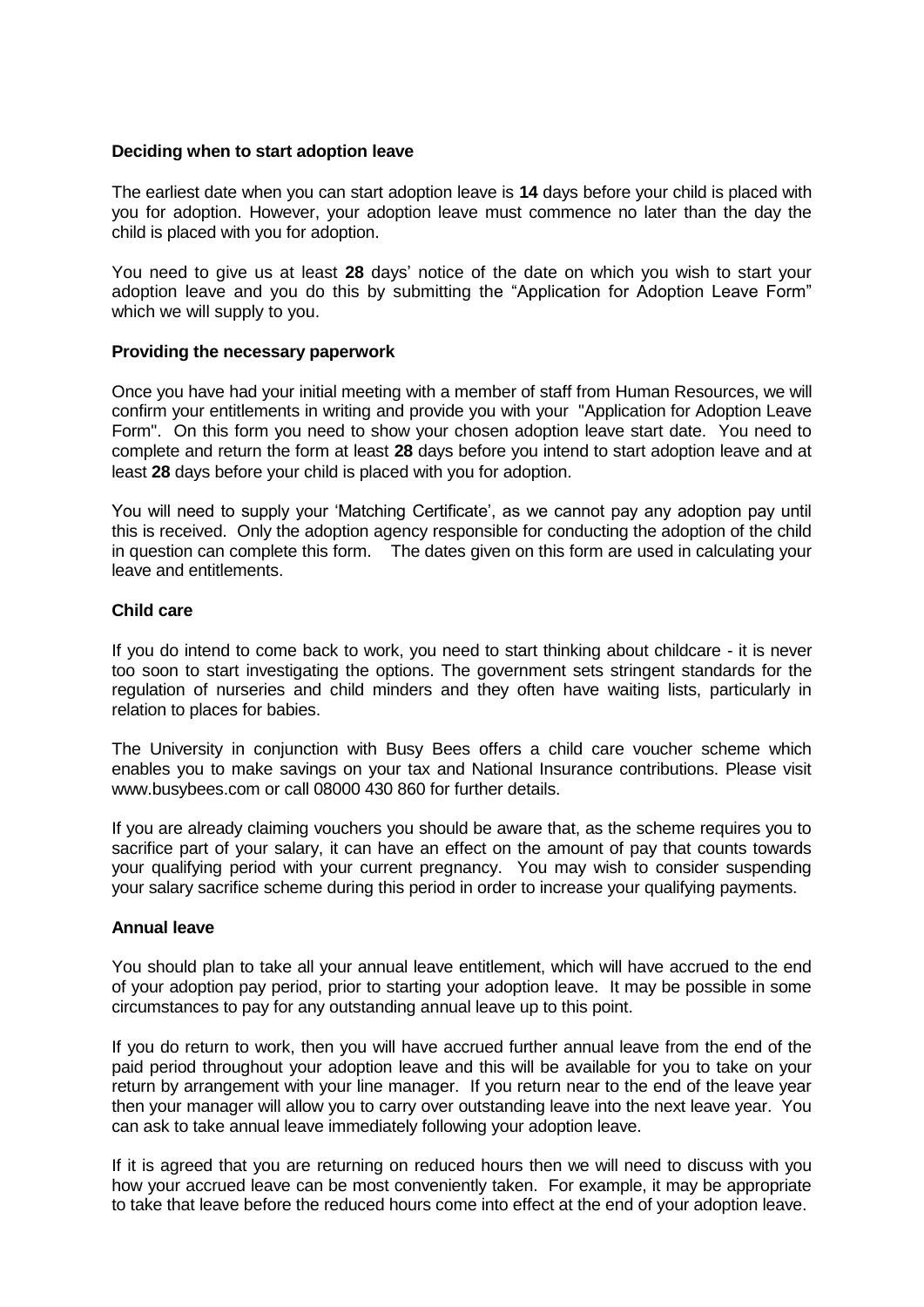# DURING YOUR ADOPTION LEAVE

#### **Receiving your adoption pay**

Adoption pay will be paid on your normal payday. SAP and OAP will be identified separately on your pay advice slip, which will be automatically sent to your home address during your leave. Adoption pay is paid on a daily basis. However, this balances out over the whole pay period. Adoption pay is subject to normal deductions for Income Tax, National Insurance and Superannuation (if you are in the pension scheme).

#### **The effect on pension contributions**

If you are contributing to the pension scheme, then the paid period of your leave will count as reckonable service for the purpose of assessing pension benefits on retirement. Unpaid periods do not count as reckonable service, however you do have the option to buy back this service if you wish at a rate based on your normal monthly contributions. You should contact the Payroll Section in Human Resources towards the end of the paid period of your adoption leave (i.e. before the  $39<sup>th</sup>$  week of your adoption leave).

#### **Contact with your manager and "keeping in touch days"**

You and your manager are encouraged to maintain reasonable contact whilst you are on adoption leave. This is to discuss your return to work and, where appropriate, special arrangements which help ease your return to work or any flexible working arrangements.

The Government has also introduced the provision for employees on adoption leave to return to paid work for up to 10 days without losing their entitlements to SAP/OAP or their adoption leave ending as a result of their return. Examples for which a keeping in touch day may be useful could include training or away days which help keep you in touch with the workplace.

Keeping in touch days cannot take place within 2 weeks of the adoption of your child nor can they be used to extend the adoption leave period.

Keeping in touch days will be by agreement with you and your line manager. These are not compulsory or automatically paid in addition to your adoption payments.

#### **The effect on salary increments and pay awards**

During your adoption leave you will continue to be due salary increments and pay awards in the normal way. Any increments due during your adoption pay period will be automatically activated through your pay. Similarly if a pay award becomes effective during your adoption pay period then your pay will be adjusted from the due date as soon as the award is agreed. If you have any queries regarding any payments you should contact the Payroll Section.

#### **The effect on appraisal**

If you are covered by an Appraisal Scheme and the normal timing of your appraisal coincides with your adoption leave, then you need to discuss the most appropriate timing of the appraisal meeting with your manager. If by the time you return you will have missed the appraisal cycle, then we recommend that, following discussions with your manager, one or two objectives be set for when you return to work.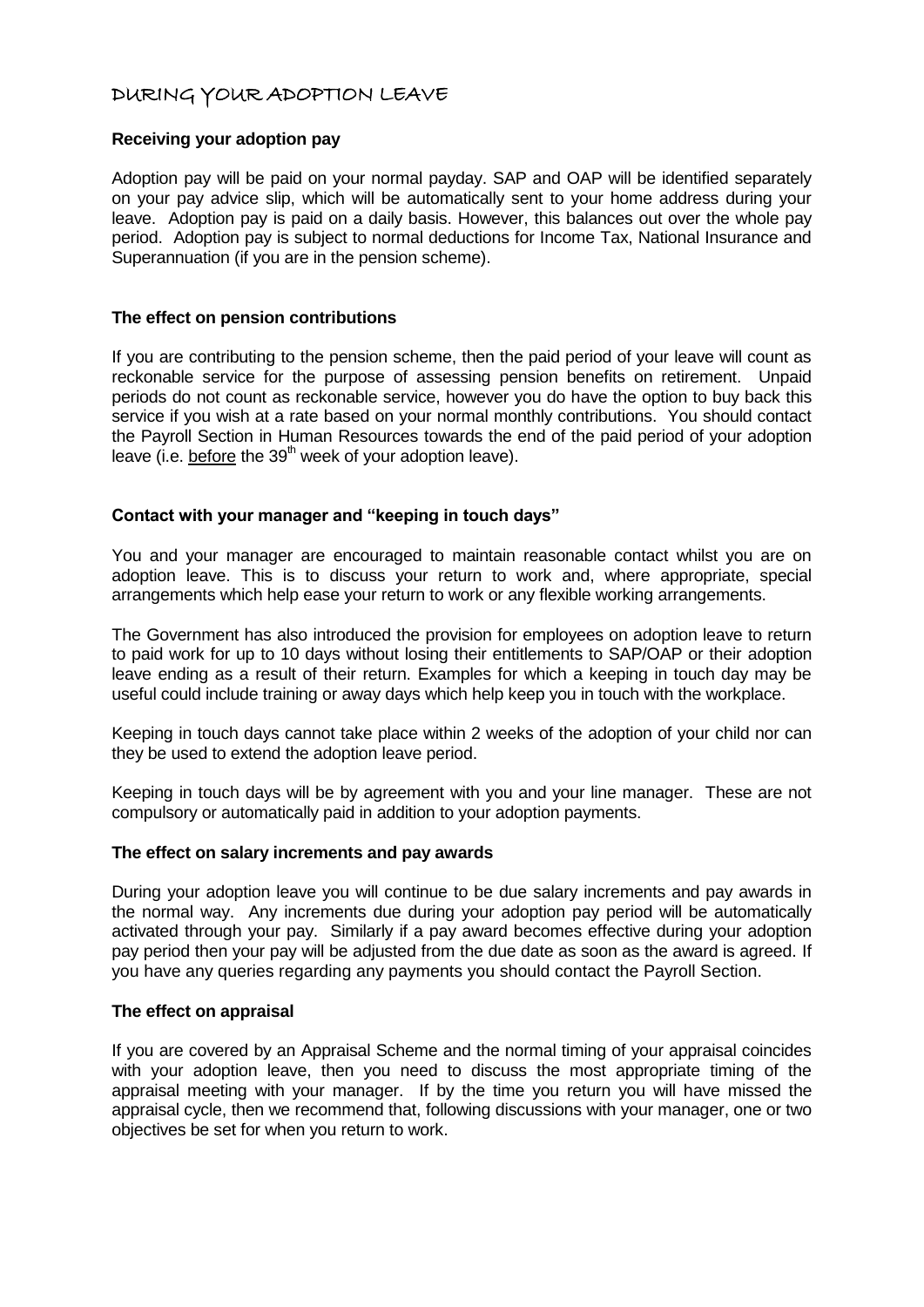#### **Annual leave**

You should plan to take all your annual leave entitlement that will have accrued to the end of your adoption pay period, (with your line manager"s approval, in the usual way) prior to starting your adoption leave. It may be possible, in some exceptional circumstances, to pay for any outstanding annual leave up to this point.

If you do return to work, then you will have accrued further annual leave from the end of the paid period throughout your adoption leave and this will be available for you to take on your return by arrangement with your line manager. If you return near to the end of the leave year then your manager will allow you to carry over outstanding leave into the next leave year. You can ask to take annual leave immediately following your adoption leave.

If it is agreed that you are returning on reduced hours, then we will need to discuss with you how your accrued leave can be most conveniently taken. For example, it may be appropriate to take that leave before the reduced hours come into effect at the end of your adoption leave.

#### **If you choose to resign**

If you decide not to return to work after the adoption then you need to notify us in writing, giving your contractual period of notice. If you do not specify a date then your resignation will be effective from the end of the adoption pay period. You will not be required to pay back any SAP or OAP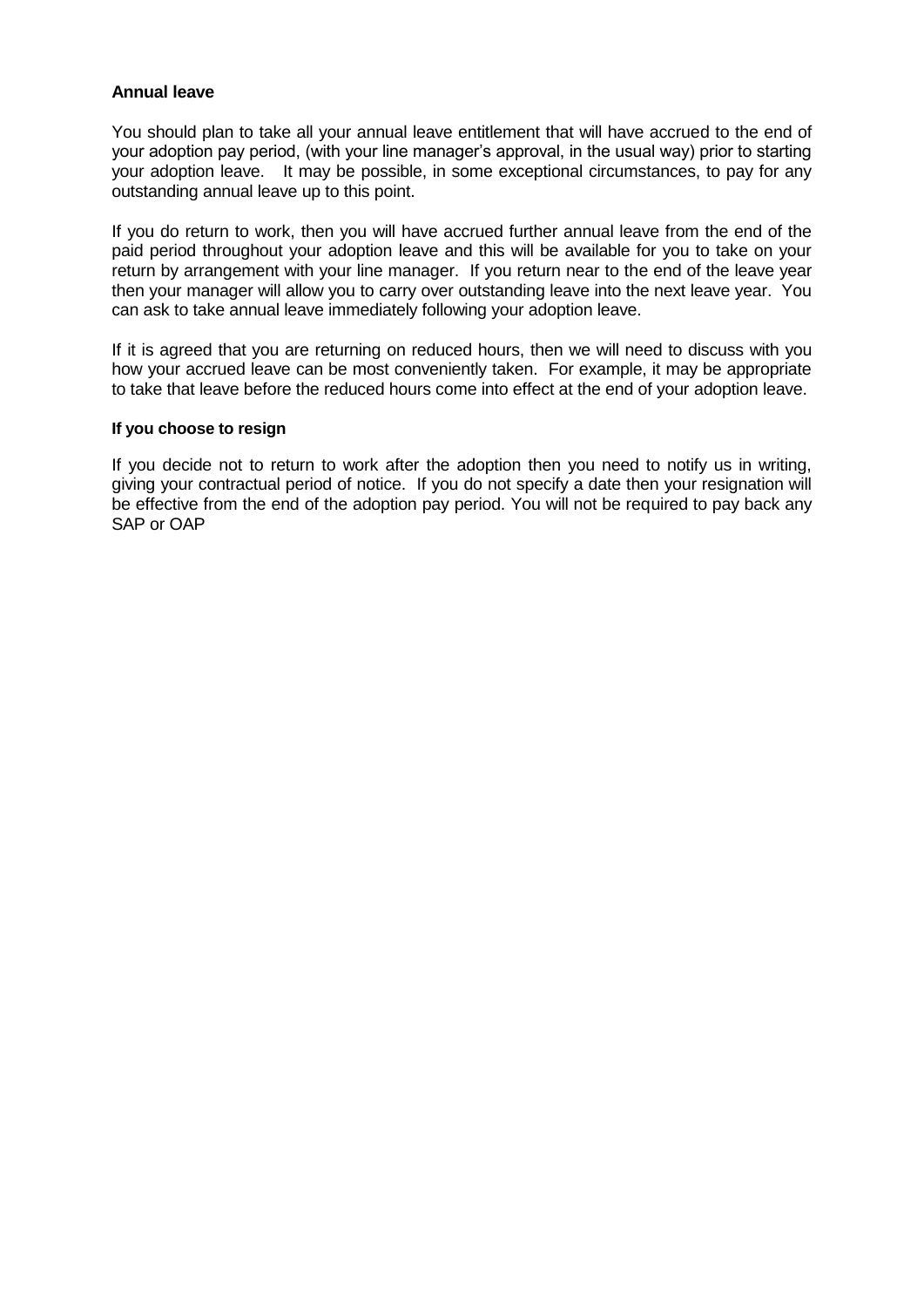## RETURNING TO WORK

Should you wish to return early from adoption leave then you must give at least **8 weeks' notice of your return**, using the appropriate form, which we will provide.

You are entitled to remain absent for a period of 52 weeks and the law requires us to assume that it is your intention to take the maximum leave to which you are entitled, unless you notify us otherwise. You must give at least 8 weeks' notice if it is your intention to return early and a form will be provided for you to do this. Although it may be difficult to make a decision about when you will return to work, the more notice you can give your manager of your plans then the easier it will be for them to plan for your return.

In the event of your being incapable of returning to work at the required date because of illness, you must provide a Doctor's Certificate and the absence will be treated as sick leave, as from your return date - the normal conditions governing sick pay and sick leave will then apply.

#### **Returning to your job**

Every employee has the right to return to work after their period of adoption leave, but it is your decision as to whether you wish to take adoption leave and have your job held open, or whether you just want to resign before the adoption. We would strongly advise you to take the adoption leave - it is your right and you never know what might happen in the future. If you are thinking about resigning then contact us so that we can make sure you have considered all the options.

If you decide to return to work at the end of the Ordinary Adoption Leave (OAL) period (ie the first 26 weeks) then you are entitled to return to the same job that you were in when you started your adoption leave.

If you are taking Ordinary Adoption Leave followed by Additional Adoption Leave (ie 52 weeks) you will have the same rights or, if this is not possible, an entitlement to return to a similar job that is suitable and appropriate to the one you did before the start of your adoption leave.

There is no automatic right to return to work on different hours but you do have the right to request a change to your working arrangements and the University is required to give this request reasonable consideration, although it may not agree to it. If you are considering making a request to change your hours please discuss this with your manager as soon as possible so it can be considered informally and a decision reached. There is also a formal procedure for requesting flexible working should the matter not be resolved through informal discussion; your HR Adviser will be able to advise you further on this should such circumstances arise.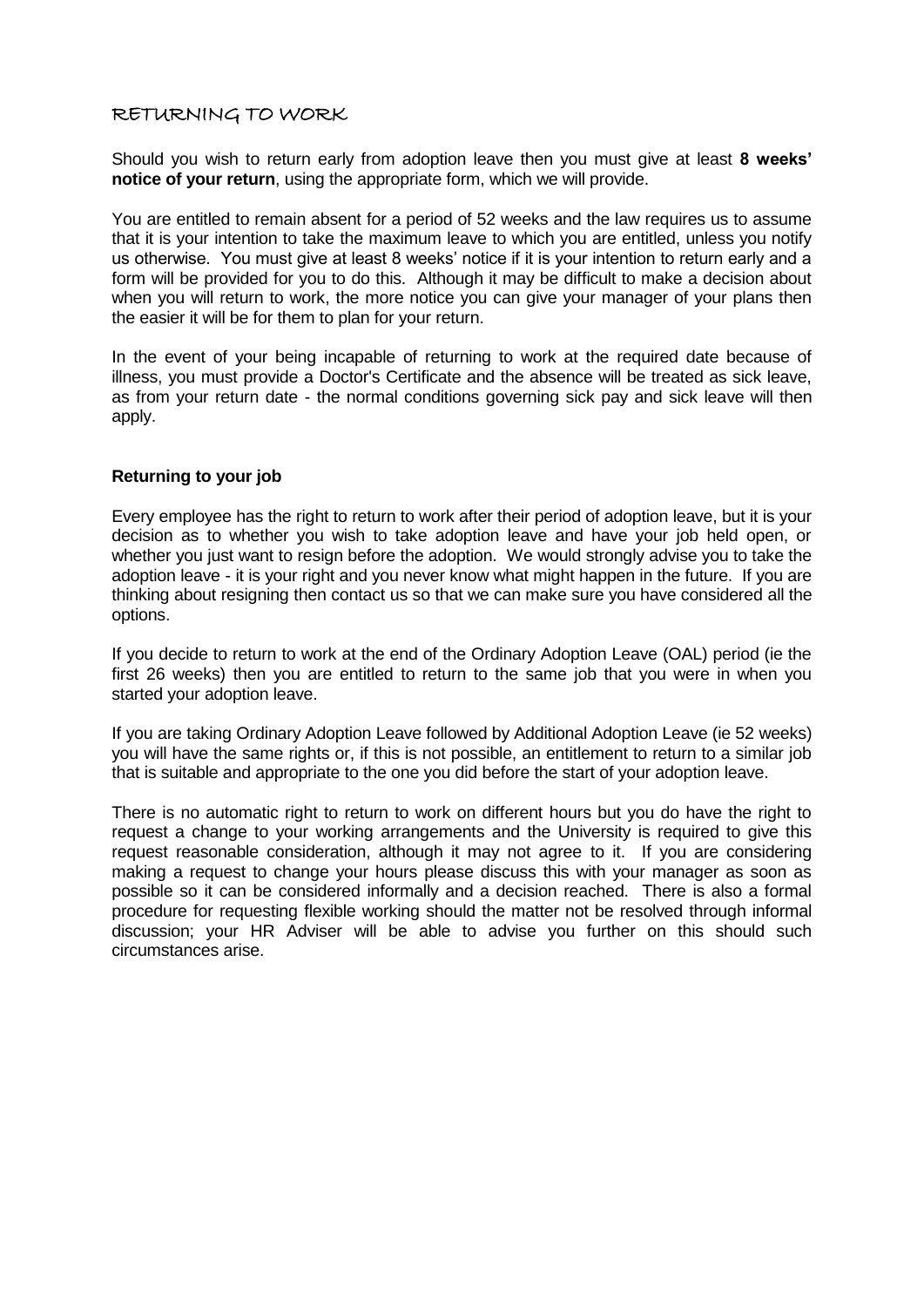# SUMMARY OF THE PROCESS

The action you need to take is summarised below:

- 1. First, read this guide and any other paperwork supplied thoroughly and if there are any points of concern, contact your HR Administrator for further advice.
- 2. If you have indicated that you intend to take Adoption Leave, you will receive an Adoption Leave Application Form - when you are ready, but at least **28** days before you intend to start your adoption leave, submit this form to Human Resources to inform us of the date you have chosen. The earliest date when you can start adoption leave is **14** days before your child is placed with you for adoption but not later than the day the child arrives.
- 3. If you intend to resign rather than take adoption leave you must still write to your department giving the required period of notice. Human Resources will still need to keep in touch with you as you may be entitled to SAP. If you are considering resigning we recommend you speak to us first for advice about the implications.
- 4. Your Adoption Agency will need to complete a Matching Certificate, which confirms the date that your child is to be placed with you for adoption. You need to send this to Human Resources as soon as you receive it, regardless of when you are taking your adoption leave. No adoption leave or pay can be arranged until this form has been received. If you are not due to receive any payment from us then the form will be returned to you once recorded.
- 5. If you are returning early you should confirm your date of return to work, giving a minimum of **2 months'** notice.
- 6. Finally, if there are any changes in your circumstances please let us know immediately so that we can provide you with the necessary advice.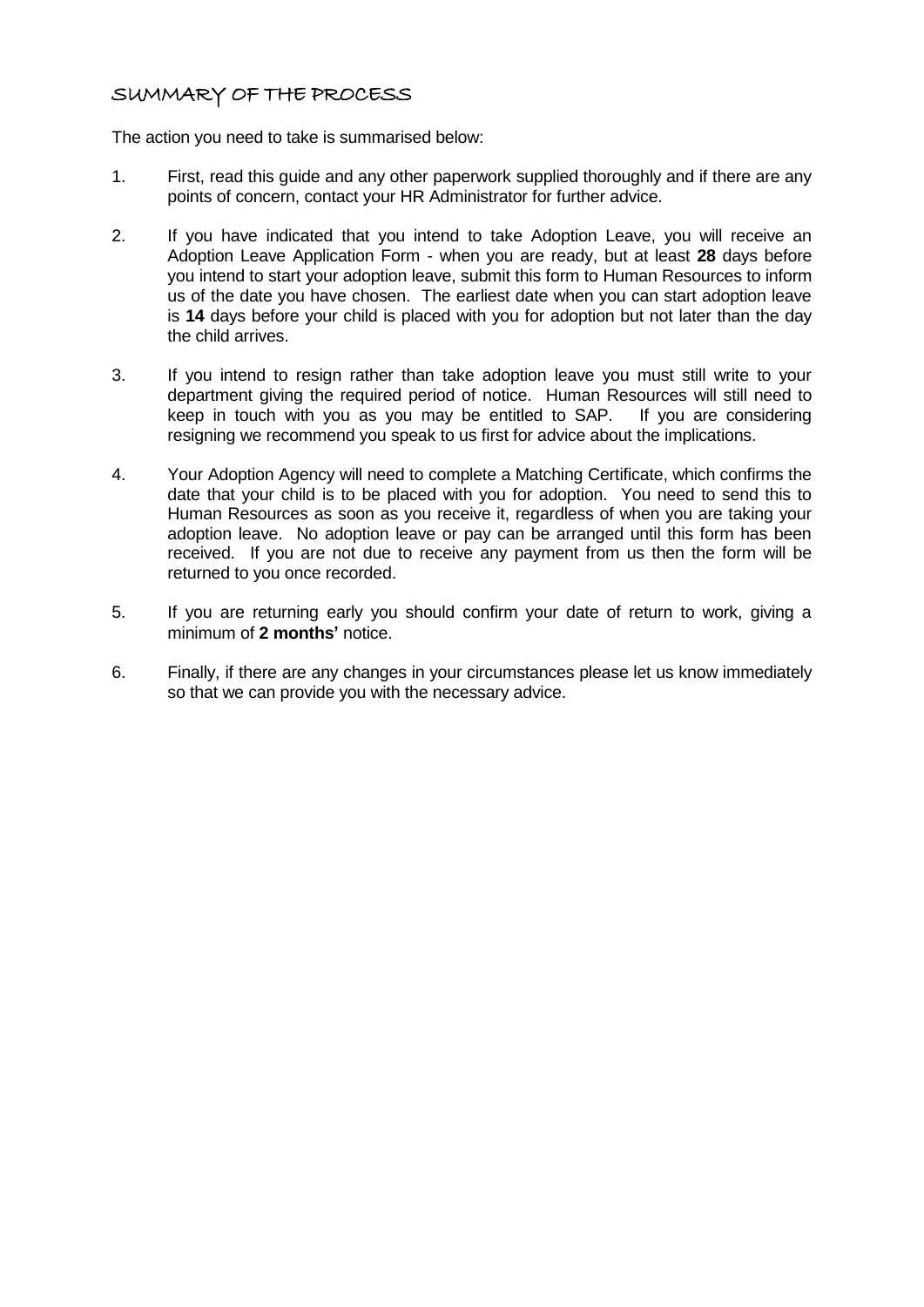# Useful Contacts

#### **CHILDCARE**

There are currently two nurseries at the University to help you, if needed, with care of pre-school children. The Access funds can help with costs of childcare, so contact the Student Advice and Welfare Service for more information.

#### **THE STUDENTS' UNION HALLEY NURSERY, ST MATTHIAS CAMPUS**

The Students" Union run a nursery at the St Matthias Campus which has 28 places for children aged 6 months to 5 years. Children may attend on a full or part-time basis. All staff have appropriate child care qualifications. Costs are approximately £10 for the morning or afternoon session (depending on the age of the child). The nursery is open from 8.30am - 5.30pm for 34 weeks of the year (generally standard attendance dates.

#### **Details from: Vadna Chauhan at the UWE Halley Nursery, St Matthias Campus.**

**term time: 0117 344 4452 vacations: 0117 344 2590**

#### **REDUCED NURSERY FEES SCHEME**

The University operates a reduced nursery fees scheme to help full-time students with child care costs at either of the above nurseries. Part-time evening only students are not eligible for nursery fee remission; other parttime students are eligible for subsidised rates for twice the number of sessions for which they must attend UWE. For further details contact the nursery to which you are applying for a place.

#### **OTHER NURSERIES**

There are a large number of nurseries in and around Bristol. Some are private, others are run by Social Services and, in some areas, local authority nursery schools and classes attached to primary schools cater for children aged three to five.

#### **Lists of nurseries from:**

- **Local Social Services Office (see telephone directory for address)**
- **Avon Parents Network, telephone: 0117 941 3999**  $\bullet$

#### **CHILDREN INFORMATION SERVICES:**

| <b>ENGLAND</b>                 |               |                          |              |
|--------------------------------|---------------|--------------------------|--------------|
| <b>Bristol:</b>                | 0845 129 7271 | <b>Somerset</b>          | 0845 6007171 |
| <b>South Gloucestershire:</b>  | 01454 868666  | <b>Wiltshire</b>         | 08457 585072 |
| <b>Bath &amp; NE Somerset:</b> | 01225 395343  | <b>Gloucestershire</b>   | 0800 5420202 |
| <b>North Somerset:</b>         | 0125 888778   | <b>Swindon</b>           | 01793 541786 |
| <b>WALES</b>                   |               |                          |              |
| Monmouthshire                  | 01633 644527  | <b>Blaenau Gwent</b>     | 08000 323339 |
| <b>Newport</b>                 | 0800 3288483  | <b>Caerphilly</b>        | 01443 863232 |
| Torfaen                        | 08000 196330  | <b>Merthyr Tydfil</b>    | 01443 694700 |
| Cardiff                        | 02920 520100  | <b>Vale of Glamorgan</b> | 01446 704732 |
| Rhondda Cynon Taf              | 0800 1804151  |                          |              |

#### **CHILD MINDERS**

Child minders care for children in their own homes and are required by law to register with the Social Services Department if they work for more than two hours per day. The numbers and ages of children that child minders can care for is controlled by Social Services.

#### **Lists of registered child minders and advice from your Local Social Services Office (see telephone directory for the address).**

#### **OTHER CHILDCARE OPTIONS**:

Government Website - Childcare Options: [www.childcarelink.gov.uk](http://www.childcarelink.gov.uk/) Tel: 0800 096 0296

**Kiddi Vouchers** –Website: [www.kiddivouchers.com](http://www.kiddivouchers.com/)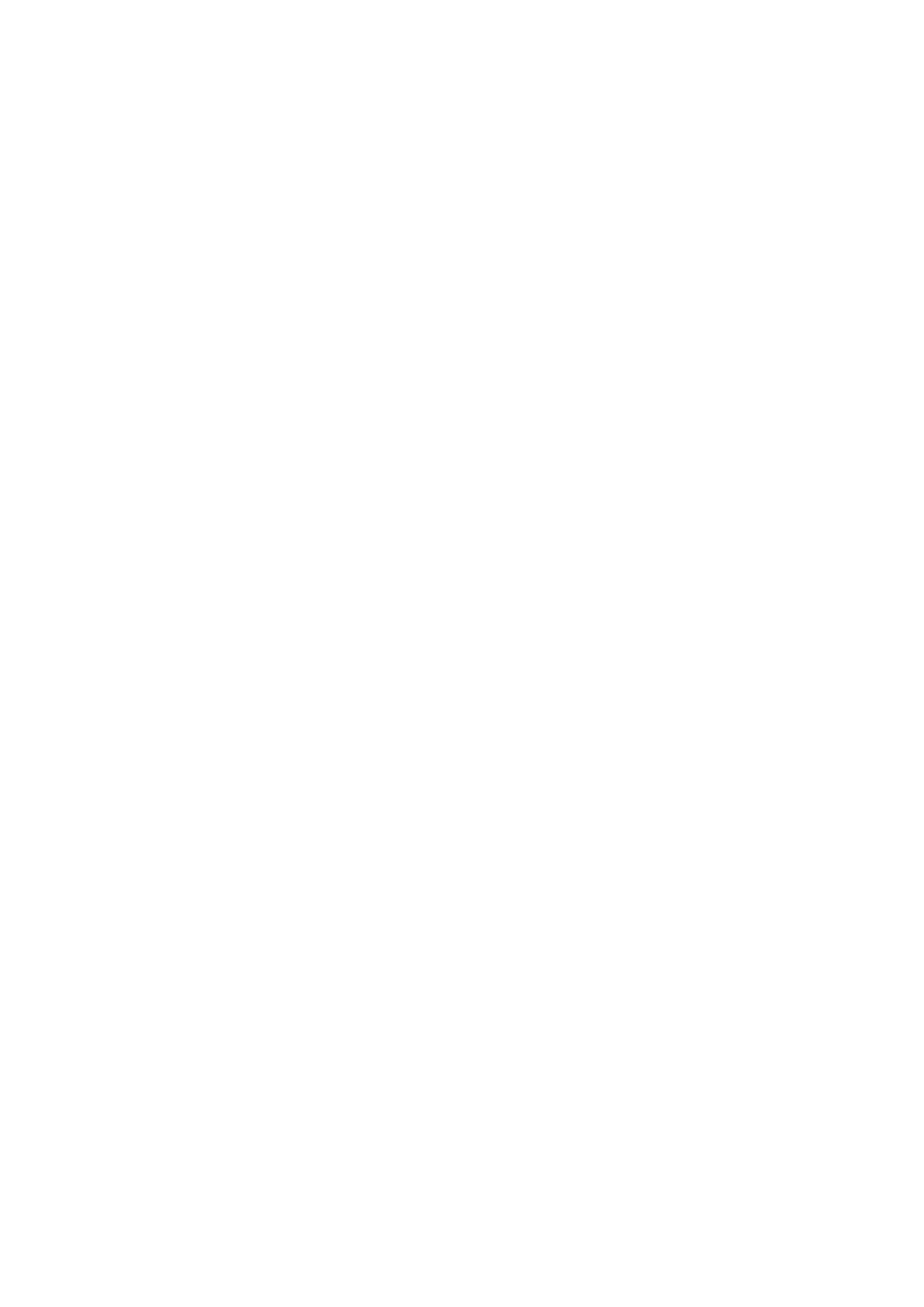# **Adoption Leave Keeping In Touch Day Claim Form**

#### **Only applicable if the week of placement is on or after 1 April 2007**

The Government has introduced the provision for employees on adoption leave to return to paid work for up to 10 days without losing their entitlements to SAP/OAP, or having to end adoption leave because of their return to the workplace. Examples for which a keeping in touch day may be useful could include training or away days which help keep you in touch with the workplace. They are not designed to be used to undertake your normal work duties.

Keeping in touch days cannot take place within 2 weeks of the placement of your child nor can they be used to extend the adoption leave period.

Keeping in touch days will be by agreement with you and your line manager. These are not compulsory or automatically paid on top or in addition to your adoption payments.

#### **Please complete the following information after you have attended your Keeping in Touch day and return the form to your HR Administrator, Human Resources Frenchay Campus.**

| Employee Number:                                                               |           |  |
|--------------------------------------------------------------------------------|-----------|--|
| Name:                                                                          |           |  |
| (please print)                                                                 |           |  |
| Faculty / Service:                                                             |           |  |
| Date of Placement:                                                             |           |  |
| Date of Keeping in Touch Day: (dd/mm/yy)                                       |           |  |
| Start time:                                                                    | End time: |  |
| Please provide details of why you returned to work for a keeping in touch day: |           |  |
| Signed (employee)                                                              |           |  |
| Signed (line manager)                                                          |           |  |
| Date:                                                                          |           |  |

#### **For office use:**

| Date received | Update monitor sheet [] | Payroll notes |
|---------------|-------------------------|---------------|
|               | Administrator:          |               |
|               | SW I<br>TC/EL[ ]        |               |

Further copies of this form are available on the Human Resources Website – www.uwe.ac.uk/HR

Keeping in Touch days, where payment is applicable, will be shown on your pay slip as "KIT days"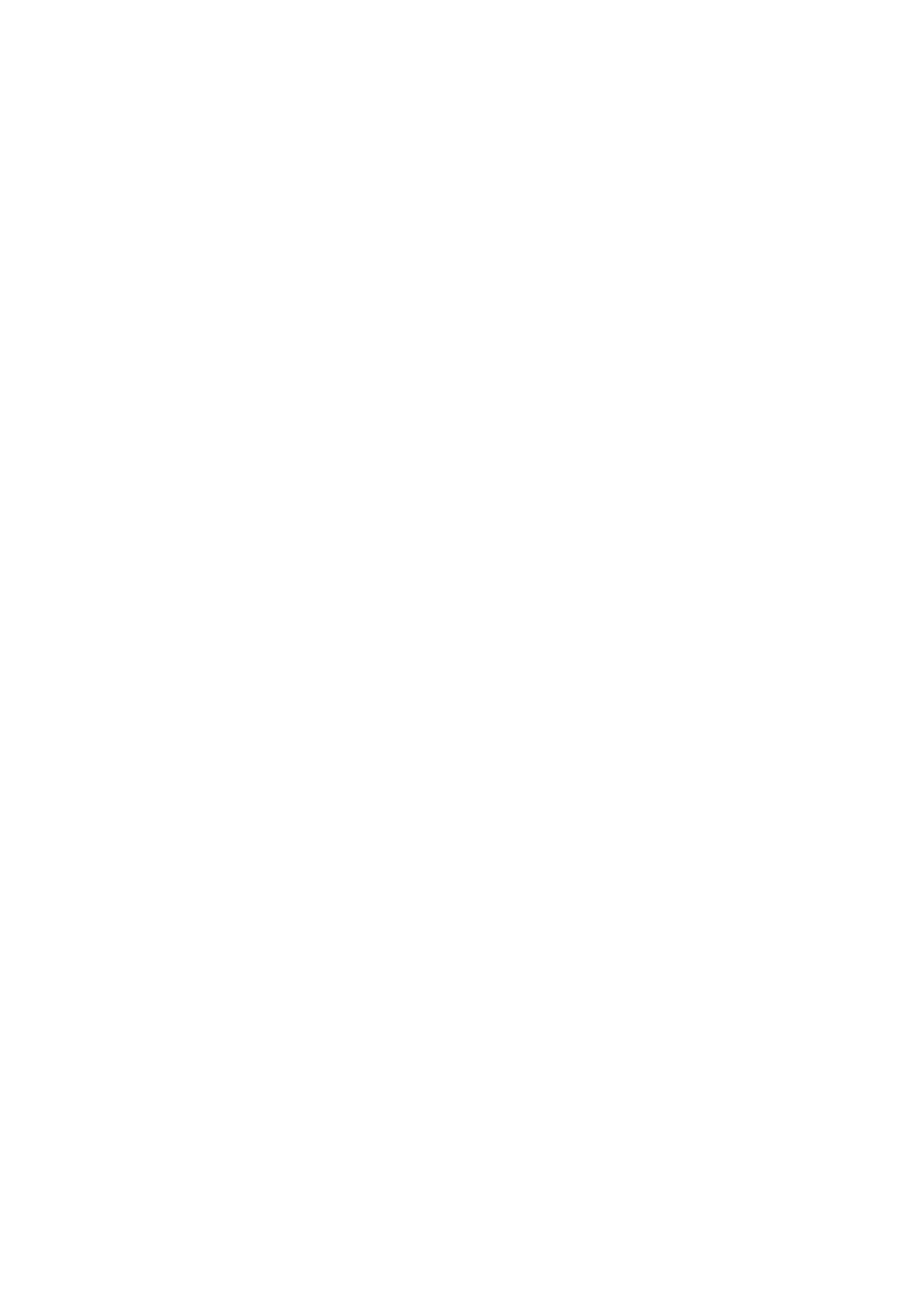# Maternity/Adoption Payments

# Occupational Maternity/Adoption Scheme (Full) – 1 year + service by week 29

|             | 6 weeks               | 33 weeks                                                                                                           |                                      |                                      |
|-------------|-----------------------|--------------------------------------------------------------------------------------------------------------------|--------------------------------------|--------------------------------------|
|             |                       |                                                                                                                    |                                      | <b>Total</b>                         |
| SMP/<br>SAP | 6 weeks @ 9/10<br>pay | £124.88 per week (or 90% of average weekly earnings if that is less)                                               |                                      | <b>Of</b><br>39 weeks'<br>maternity/ |
|             |                       |                                                                                                                    |                                      | adoption                             |
|             | 6 weeks               | 12 weeks                                                                                                           | 21<br>weeks                          | pay and                              |
|             |                       |                                                                                                                    |                                      | 52 weeks'                            |
| OMP/<br>OAP | 6 weeks @ 1/10<br>pay | $\frac{1}{2}$ pay<br>(The combined totals of OMP & SMP during this<br>period will not exceed your normal full pay) | No OMP/OAP, only SMP/SAP as<br>above | maternity/<br>adoption<br>leave      |

# Statutory Maternity/Adoption Scheme A (Part) – Less than 1 year's service by week 29, but has 26 weeks service

|                                  | by week 25                                                               |                                                                      |            |  |
|----------------------------------|--------------------------------------------------------------------------|----------------------------------------------------------------------|------------|--|
|                                  | 6 weeks                                                                  | 33 weeks                                                             | Total      |  |
|                                  |                                                                          |                                                                      | Of         |  |
|                                  |                                                                          |                                                                      | 39 weeks'  |  |
| SMP/<br>SAP                      | 6 weeks @ 9/10                                                           | £124.88 per week (or 90% of average weekly earnings if that is less) | maternity/ |  |
|                                  | pay                                                                      |                                                                      | adoption   |  |
|                                  |                                                                          |                                                                      | pay and    |  |
|                                  |                                                                          |                                                                      | 52 weeks'  |  |
|                                  |                                                                          |                                                                      | maternity/ |  |
|                                  |                                                                          |                                                                      | adoption   |  |
| $\frac{\text{OMP/}}{\text{OAP}}$ | You will not be entitled to OMP/OAP during your maternity/adoption leave |                                                                      |            |  |
|                                  |                                                                          |                                                                      |            |  |